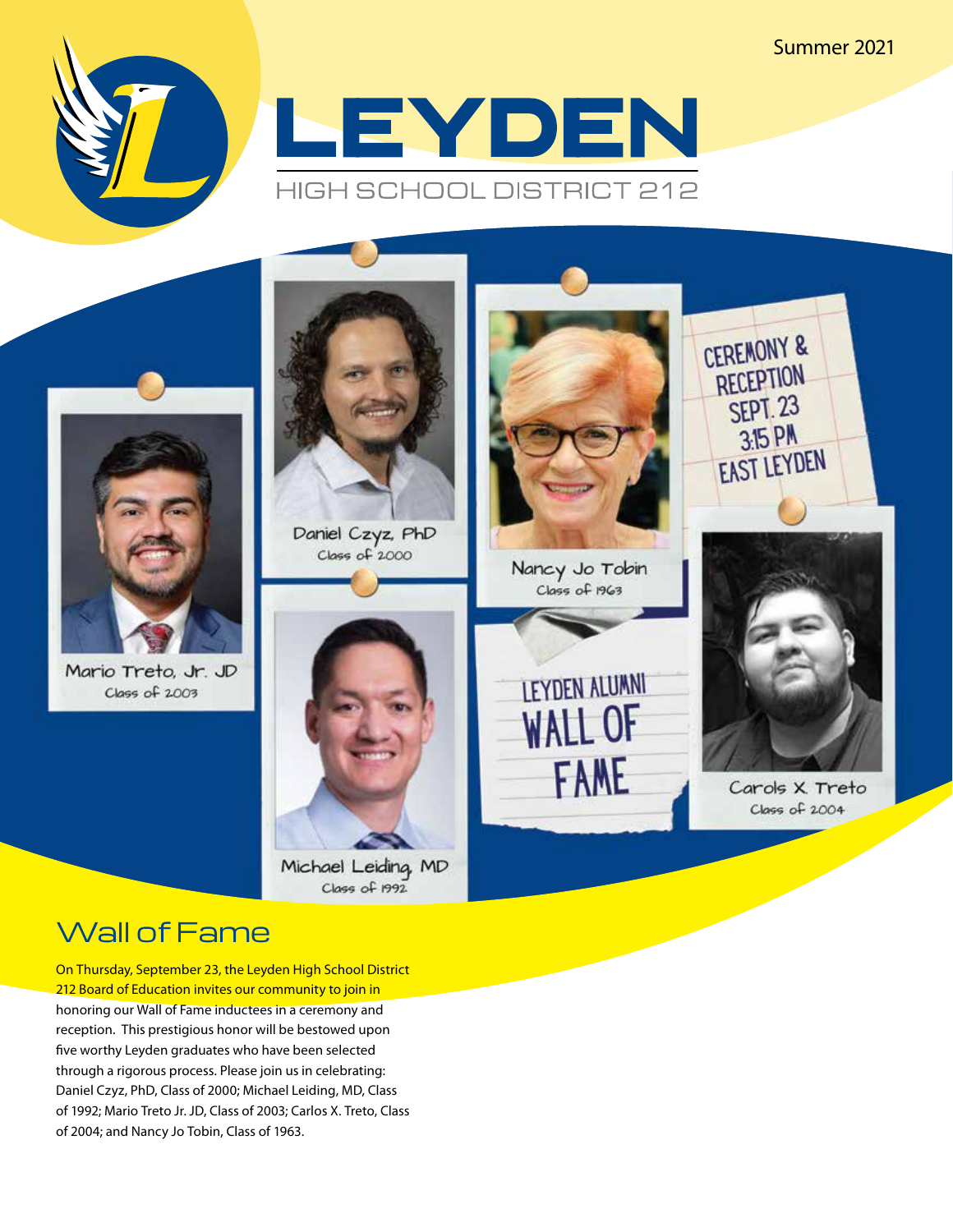### Superintendent's Corner



*Nick Polyak, Ed.D. Superintendent*

Dear Leyden Community,

Our sights are set on a full return to inperson learning this August, and we couldn't be more excited to welcome our students, families and communities back into our buildings!

This year, we will implement our new student schedule which includes a special block called "Eagle Time." Our goal in utilizing Eagle Time is to take two large high schools and make them feel a little smaller for our students. We want to increase our students' sense of belonging by creating an advisory cohort where they will remain connected with one teacher and a group of peers during their four years at Leyden. In addition, because of this schedule change, students will have more access to supports and interventions throughout the day.

We are able to accomplish this enhanced student experience because of the generous support of our communities. Without the need for a referendum or tax increase, Leyden was able to renovate and modernize our two schools with the ultimate goal of improving our educational processes. (Believe it or not, West Leyden is 60 years old and East Leyden is nearing 100 years old!) With construction completed in the spring of 2020, we are poised and ready to make this great change happen.

Of the many things that were reinforced this past 18 months: Leyden is built on community. We soar together and we accomplish great feats together. We lean on each other. We stand together. This is what makes us so filled with #leydenpride each and every day.

With Gratitude, Dr. Nick Polyak

#### Business Professionals Needed: Help Leyden Students Succeed

Leyden is seeking professionals who work in marketing, business, finance, customer service, and various other industries to volunteer to coach students interested in these fields for the 2021-22 school year. Volunteers are needed to guest-teach a class in their area of expertise (in-person or virtually), mentor a student team or serve as a panel judge for various class competitions. This is an exceptional opportunity to give back to Leyden students and assist them in the journey to success. If you are interested in sharing your expertise, please scan the QR code and fill out the form and someone will contact you soon.



#### Discounted Internet Service Available



The federal Emergency Broadband Benefit is a temporary program that provides discounts of up to \$50 a month for internet service at home. Participants also get a one-time discount of up to \$100 for a device (purchased through a participating provider). A household can qualify if at least one member:

- Participates in a federal assistance programs like SNAP or Medicaid;
- Receives benefits under the free and reduced-price school meal program;
- Received a Federal Pell Grant during the current award year; or
- Lost a job or experienced a substantial loss of income during the pandemic.

For more information, visit https://www.fcc.gov/broadbandbenefit or call 833-511-0311.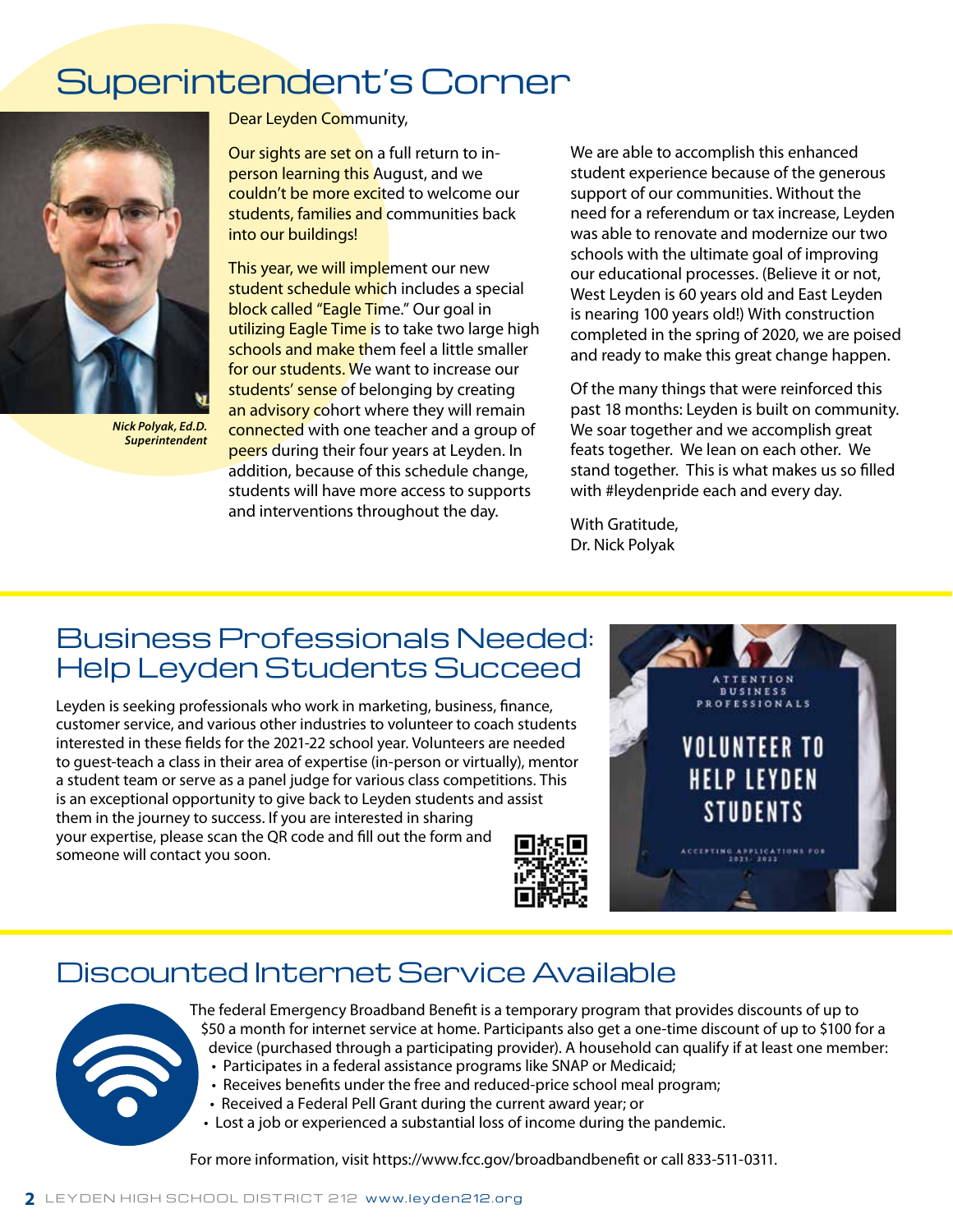#### New Assistant Principal INEW ASSISTANT Principal New Schedule<br>Named at West Leyden Reburnant Love



Meghan O'Neil, Assistant Principal

Meghan O'Neil has been named the new assistant principal for teaching and learning at West Leyden High School. She currently serves as the special education department chair, since being hired at Leyden in 2019. Prior to that, O'Neil taught special education for five years at Lincoln-Way West. She earned her undergraduate degree from the University of Illinois in Business Administration and has a Masters in Special Education from Roosevelt University and a Masters in Educational Leadership from Concordia University.

#### Two New Student Board Members

Two Leyden students were appointed to District 212's Board of Education at a meeting held on May 13. The two seniors were sworn in as student representative members, continuing a tradition established in 2016. During the 2021-22 school year Daniel Lechuga of West Leyden and Izabella Laniewski of East Leyden will represent other students by gathering feedback from their classmates and presenting that information to board members. Students are nominated for the position by staff members who review the students' school involvement and contributions. Although the student members take the same oath of office as regular school board members, they do not vote on school board matters or attend closed sessions.

"Student board members have a standing agenda item every month for their reports," said Superintendent Nick Polyak. "They bring forward thoughts and concerns from their classmates, and also share some of the great things happening in their buildings and communities. Examples of input from students would be potential upgrades in the facilities, requests for new or different courses."

Lechuga was inspired to be a student on the Board of Education since starting at Leyden in 2018. "I remember attending a meeting my Freshman year and I saw that there were two Leyden students that were members on the Board and I was curious as to why they were sitting there," said Lechugan. "Fast forward two years and I was nominated for the position. I was delighted and honored to accept the position. As a person who is passionate about student involvement, I hope to create a closer bridge between the voice of the student body and the Leyden Board of Education."

# Debuts at Leyden **Offers students opportunities for**

**connections and resources** 



A new daily class schedule will be implemented for the 2021-22 school year. The new schedule includes seven academic periods, one lunch period, and an all-new "Eagle Time" Period. School will be fully inperson, daily, 7:30 a.m. to 2:40 p.m.

"The goal of the recently completed renovations and additions at East and West campuses was to create suitable spaces for us to implement a new schedule to better serve all of our students," said Superintendent Dr. Nick Polyak. "Numerous groups of stakeholders worked together to develop a schedule that optimizes instructional time, builds a stronger community, and includes time for students to access various support services available at Leyden."

For our students and families, visit our website (www.leyden212.org) for additional details on the new schedule and the return to school for the 2021-22 school year.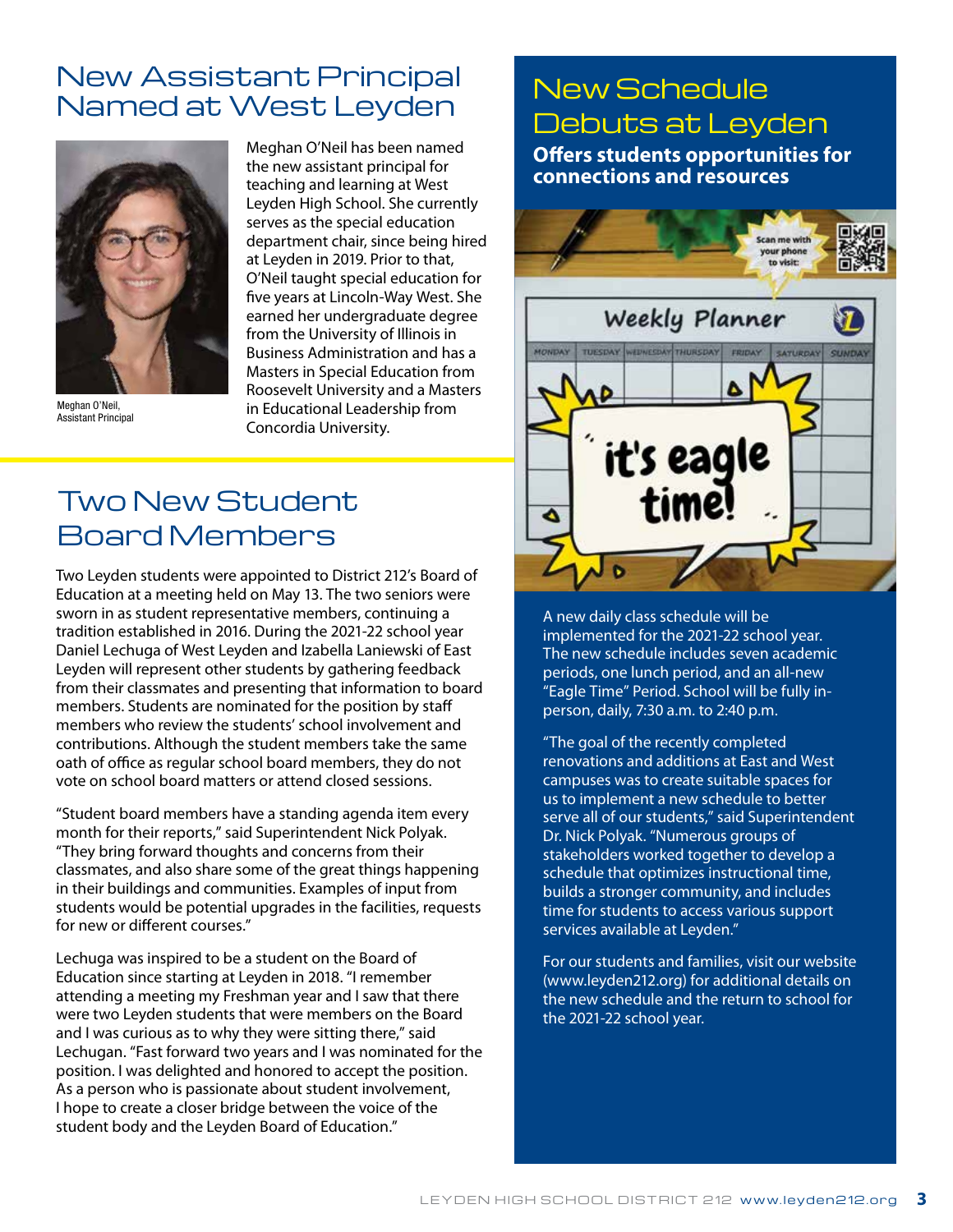#### More than 100 Future Eagles Attend Leyden Student Summit

For two days in June, more than 100 kids in grades 3rd through 8th attended the Student Summit at East Leyden. This event provides learning opportunities in STEAM classes (Science, Technology, Engineering, Art and Mathematics) such as robotics, culinary arts, drama, ceramics and video production.

"My two kids can't stop talking about the Summit. They had an amazing time. I cannot thank you and your team enough for everything you did. Tonight, I walked into my son's room and saw how he taped his Summit shirt onto his bedroom wall. He said he never wants to forget how great it was. What you all did is truly special. Thank you for sparking a love of learning that my kids will never forget." --Javier Vargas, Parent







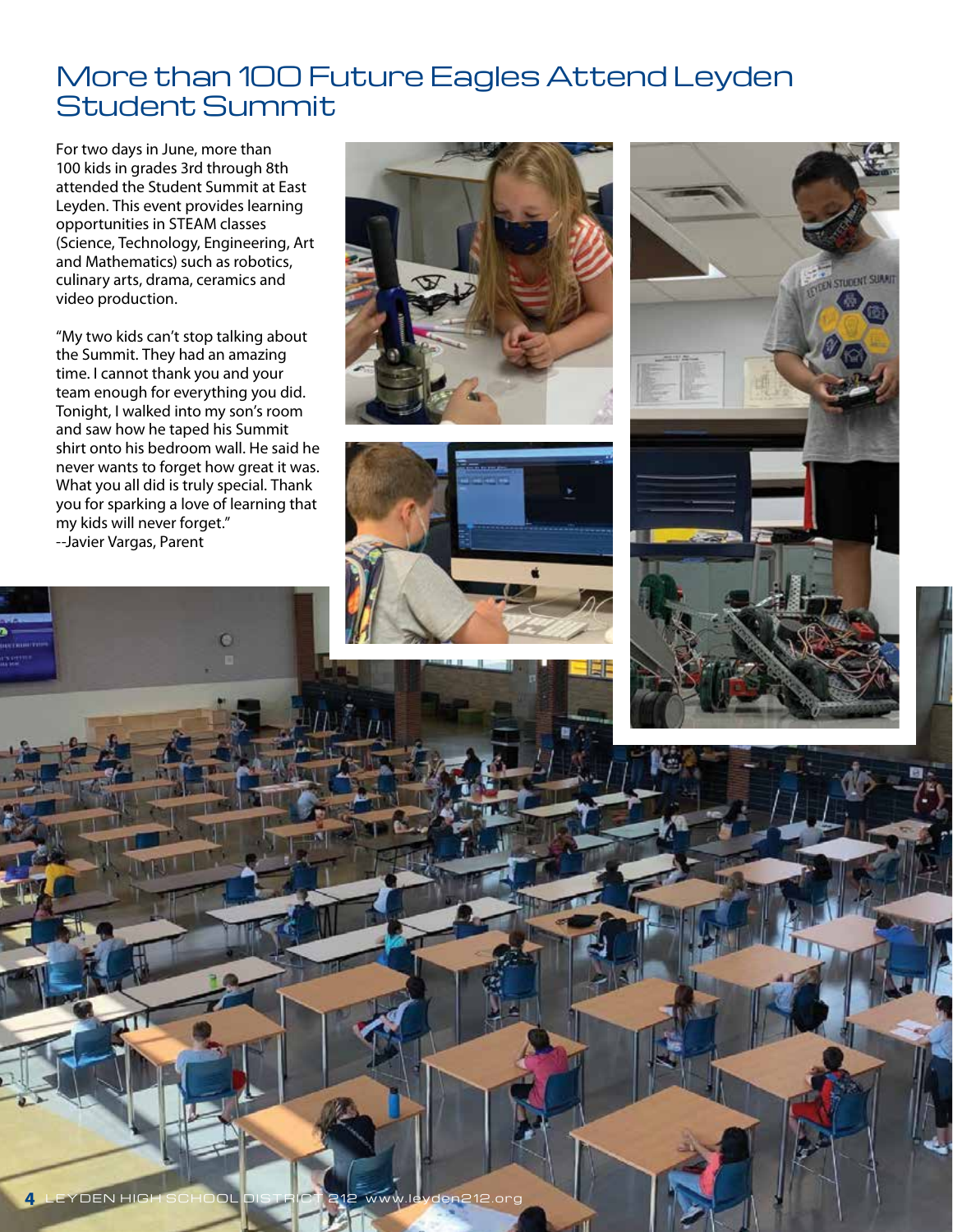#### Summer School Helps Freshman Transition to High School



As we reach the tail end of a global Pandemic, Leyden High School students prepare to be fully in-person next fall. Returning to school after being virtual the last year and half can be a challenge but some students are taking advantage to prepare themselves by enrolling in Leyden High School's Freshman Academy and Summer School offerings. Leyden's Freshman Academy is an enrichment program offered to incoming freshmen to help prepare them for their transition into school and curriculum.

Freshman Maritza Campos, says she is confident going into the fall, "I feel that Freshman Academy is giving me the advantage of knowing the teachers, school and other students before school starts in August," she said.

Leyden High School administrators have been working on an official reopening plan for the fall to make sure all students, faculty and staff feel safe and prepared when returning into the building and resume their normal schedules.

Freshman Joel Ortiz, expressed he felt that Leyden teachers are doing a great job making each student feel comfortable returning to the classroom, "I feel safe! I think Leyden is doing a great job to make sure we are spread out and everyone is still wearing masks," he said. "They are making learning really fun and relatable for all students, I really missed being in the classroom with all my friends."

#### Leyden Launches Virtual Calming Room to Improve Wellness

A group of counselors and social workers collaborated to design a virtual space to support the wellness of students, staff and families during this challenging time. The Leyden Virtual Calming Room helps to sooth and bring mental and physical awareness through activities such as coloring, exercise, mindful meditation, puzzles, games, sound, relaxation and yoga.

"The virtual nature of this offering makes it accessible to everyone, at all hours of the day or night," said Counselor Stacey Schlaud. "We hope our families and staff will find this to be an effective, useful resource now, and in the future."

 $-NEW -$ **Leyden Virtual Calming Ro** Scan me with your phone to visit: